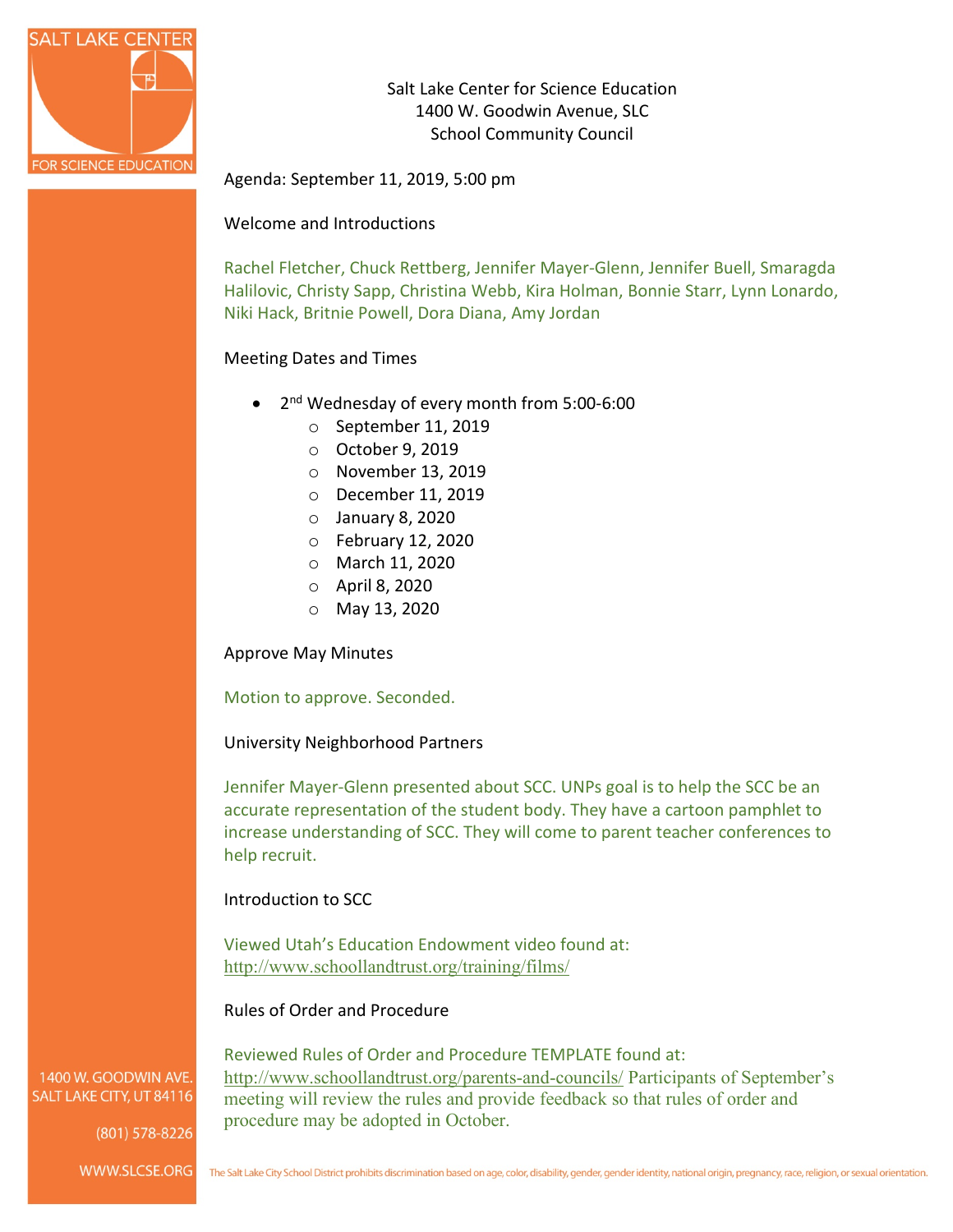## LAND Trust

#### The LAND Trust plan was reviewed.

### **SLCSE School LAND Trust Plan 2019-2020**

**Goal:** By June of 2020, Salt Lake Center for Science Education will increase reading proficiency by 3% as measured by RI for 7th-9th grade students with an emphasis on students reading below grade level.

## **Academic Area:** Reading

**Measurements:** ELA RISE and other reading assessments (BRI (Basic Reading Inventory) and HMH Reading Inventory (Scholastic Reading Inventory, SRI) will be used to determine which students will be assigned reading intervention and placed in reading classes. Students will be closely monitored throughout the school year in their reading classes.

Data will be assembled at the end of the 2019-2020 school year to evaluate individual progress as well as the overall effectiveness of the program. Data related to reading level will be correlated with grades and RISE data to determine if reading increases are resulting in better academic performance.

Reading assessments will be done in the fall, winter, and spring to show progress.

#### **Action Plan Steps:**

The funds will be used to pay a reading teacher trained in reading interventions to work with students that are not reading on grade level in targeted reading classes throughout the year.

Students will be identified at the end of 2018-2019 school year. Students new to the school in fall of 2019 will be tested in August to determine if they need interventions. They will be placed in appropriate reading classes, based on grade level.

Student progress will be monitored in fall, winter, and spring using the BRI and HMH RI (SRI).

Data related to reading level will be correlated with grades and RISE data to determine if reading increases are resulting in better academic performance.

#### **Expenditures:**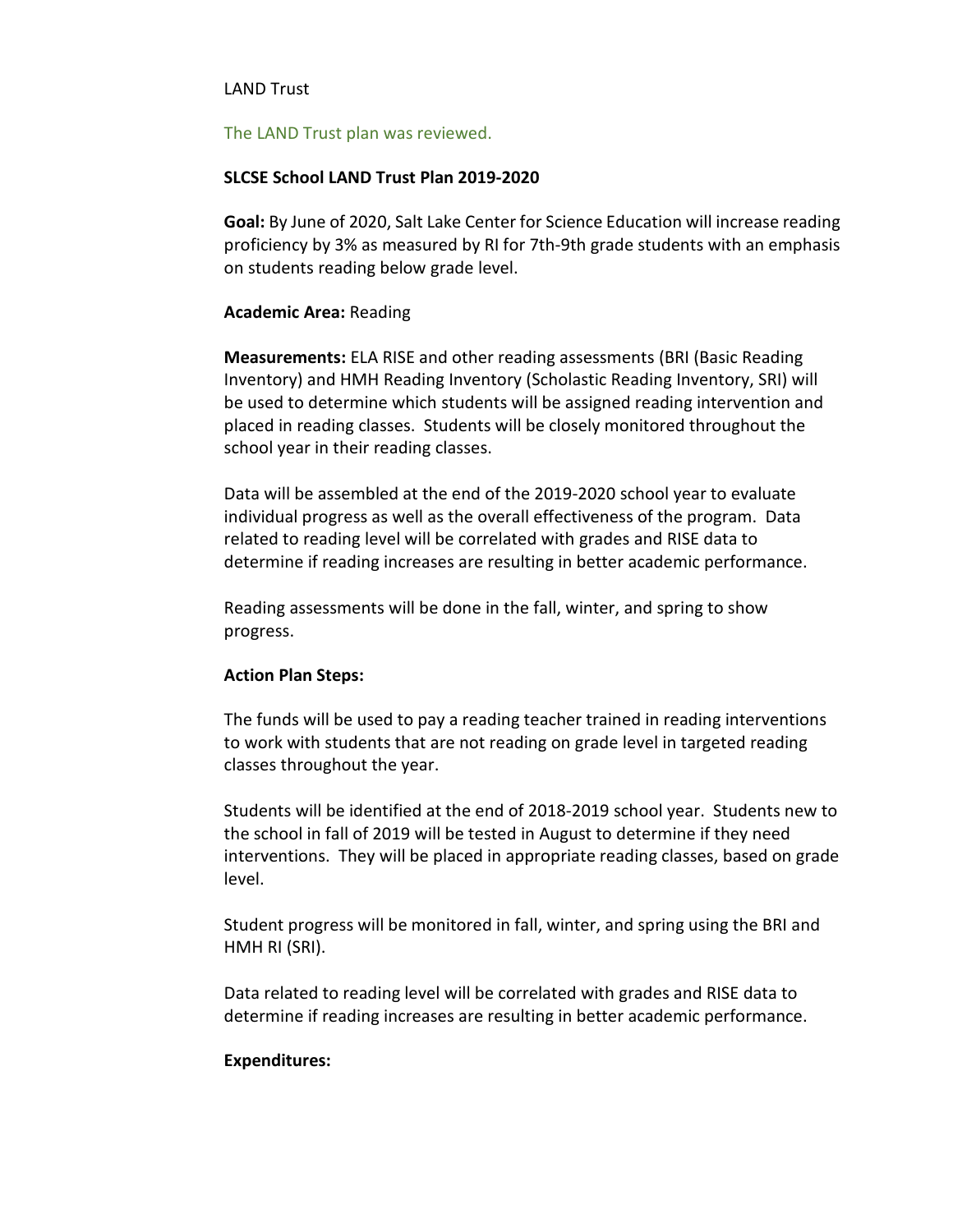

# Parent Compact

The Parent Compact was reviewed. The participating members took a copy and will provide feedback at the October meeting.

## Updates- Britnie

- New Teachers
	- o Steve Hobbs
	- o Jeff Zivkovic
	- o Roland Dearden
	- o Steve Schwemmer
- Expansion updates- Bryant grew in numbers. SLCSE phased out 6<sup>th</sup> grade and successful added approximately the same number of students to the 9th grade.
- Continuation of partnership with University of Utah wellbeing team. We will continue to provide the three tiered model of services to students. Group and individual therapy are available on campus.
- Home Visit Initiative
	- o We are excited to announce that SLCSE will be participating in Parent/Teacher Home Visits this year, a voluntary program in which teachers and other school staff get to know their students and families outside of the classroom. Parents and teachers come together, in a unique setting at your home or other locations of your choice, to get to know one another and talk about your student's academic future. The intent is to build positive relationships with families and to partner together to support your student(s) educational success. Stronger relationships between us really make an impact on school success, studies show that home visits increase student academic achievement and improve parent engagement in schools. They bring teachers and families closer together and create opportunities for better communications between home and school. Visits last about 30 minutes, and during the visit, time is taken to share our experiences, expectations, and our hopes and dreams for our children. Your student and other family members are welcome to take part. This is NOT a parent/teacher conference. This is NOT a meeting to tell you what to do as a parent or to get you to sign up for anything. Every family is eligible for a home visit: no one is targeted for any reason. The program is